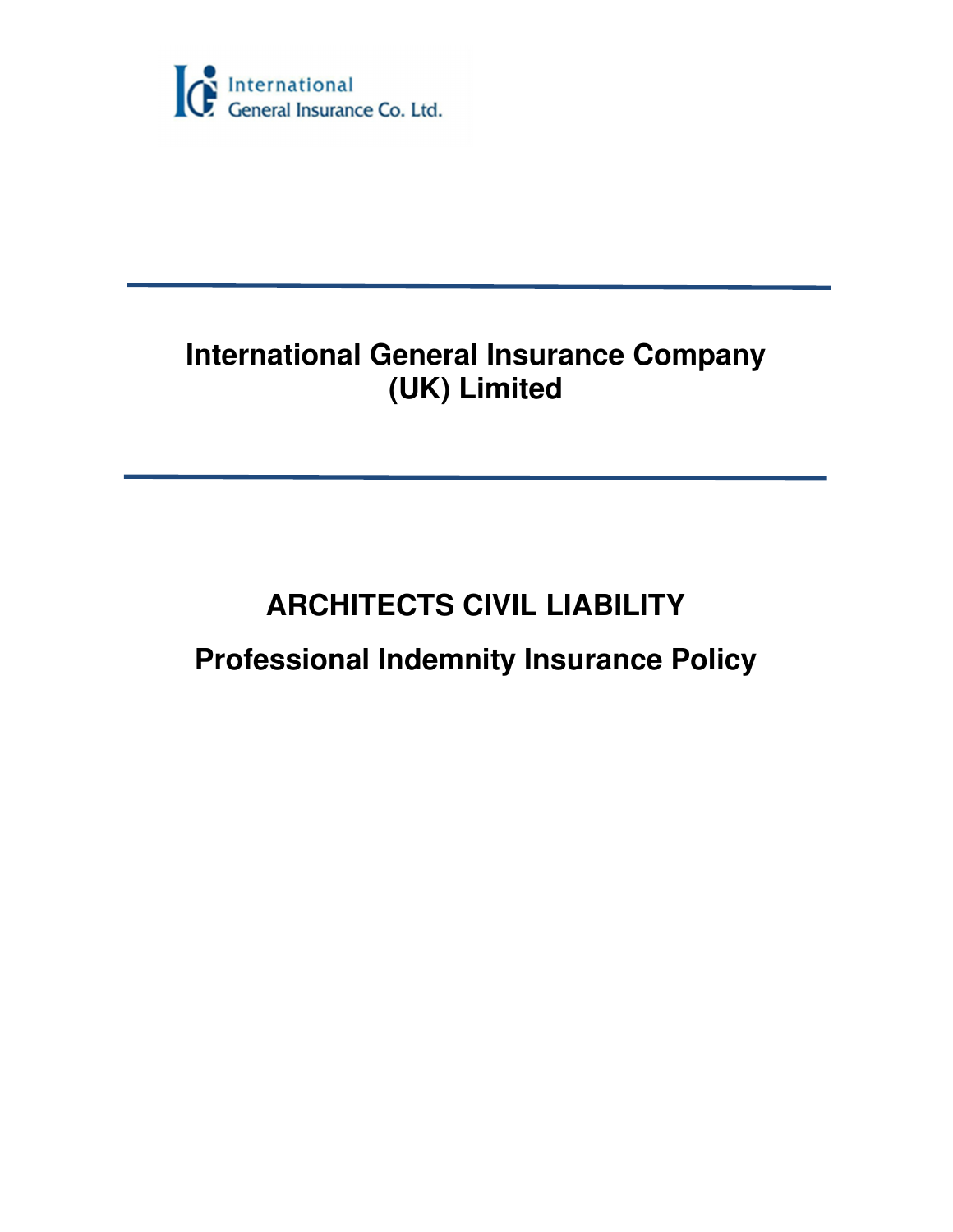

# **Contents**

| 1.    | <b>BASIS OF POLICY</b>                                | 4  |
|-------|-------------------------------------------------------|----|
| 2.    | <b>INSURING CLAUSES</b>                               | 4  |
| 2.1.  | Breach of Professional Duty                           | 4  |
| 2.2.  | <b>Loss of Documents</b>                              | 4  |
| 2.3.  | Defence Costs and Expenses                            | 4  |
| 2.4.  | <b>Prosecution Defence Costs</b>                      | 4  |
| 2.5.  | <b>Compensation for Witness Attendance</b>            | 5  |
| 3.    | <b>LIMIT OF INDEMNITY</b>                             | 5  |
| 4.    | <b>EXCESS</b>                                         | 5  |
| 5.    | <b>CONDITIONS</b>                                     | 6  |
| 5.1.  | <b>Breach of Condition</b>                            | 6  |
| 5.2.  | Cancellation                                          | 6  |
| 5.3.  | Contracts (Rights of Third Parties) Act 1999          | 6  |
| 5.4.  | Data Protection Act 1998                              | 6  |
| 5.5.  | Discharge of liability                                | 6  |
| 5.6.  | Dishonest/Fraudulent Claims                           | 6  |
| 5.7.  | Duty to co-operate                                    | 7  |
| 5.8.  | Housing Grants Construction and Regeneration Act 1996 | 7  |
| 5.9.  | Insurer entitled to defend                            | 7  |
| 5.10. | Insurer's Rights                                      | 8  |
| 5.11. | No settlement without the Insurer's consent           | 8  |
| 5.12. | <b>Claim Notification</b>                             | 8  |
| 5.13. | Premium Payment                                       | 8  |
| 5.14. | Subrogation                                           | 9  |
| 6.    | <b>EXCLUSIONS</b>                                     | 9  |
| 6.1.  | Adjudication                                          | 9  |
| 6.2.  | Asbestos                                              | 9  |
| 6.3.  | Company Secretary, Registrar or Director              | 9  |
| 6.4.  | Contracting                                           | 9  |
| 6.5.  | Copyright                                             | 9  |
| 6.6.  | <b>Employer Liability</b>                             | 9  |
| 6.7.  | <b>Fines and Penalties</b>                            | 10 |
| 6.8.  | <b>Fraud and Dishonesty</b>                           | 10 |
| 6.9.  | Goods and Services                                    | 10 |
|       | 6.10. Government Regulatory Action                    | 10 |
| 6.11. | Information Technology                                | 10 |
| 6.12. | Insolvency                                            | 10 |
| 6.13. | Insurance and Finance                                 | 11 |
| 6.14. | Insured v Insured                                     | 11 |
| 6.15. | Jurisdiction and Territorial Limits                   | 11 |
| 6.16. | Known Claims and Circumstances                        | 11 |
| 6.17. | <b>Land and Vehicles</b>                              | 11 |
| 6.18. | Nuclear and War                                       | 11 |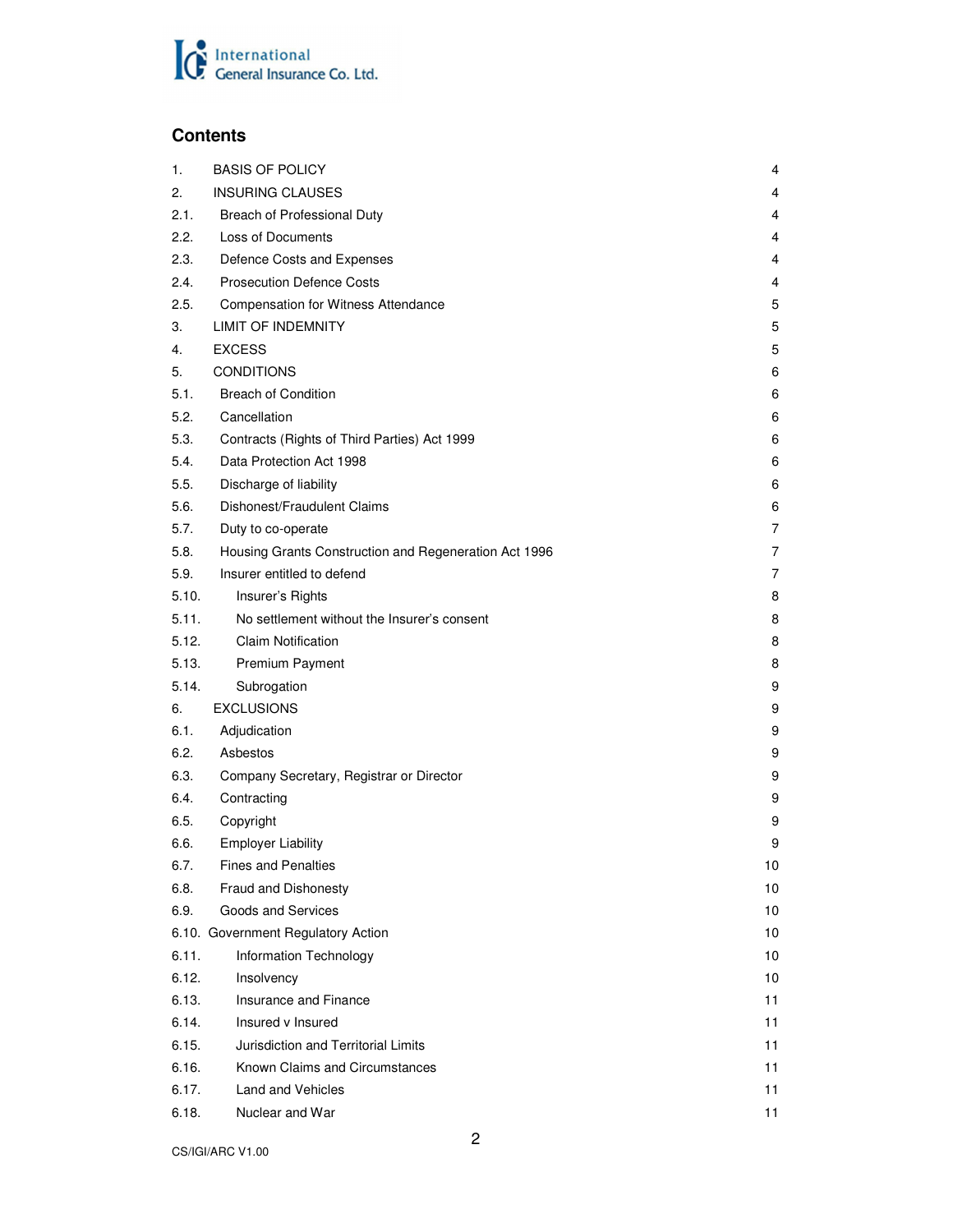# **C** International<br>General Insurance Co. Ltd.

| 6.19.                | Other Insurance                               | 12 |
|----------------------|-----------------------------------------------|----|
| 6.20.                | Pollution                                     | 12 |
| 6.21.                | <b>Property Damage</b>                        | 12 |
| 6.22.                | <b>Retroactive Date</b>                       | 12 |
| 6.23.                | Sanctions                                     | 12 |
| 6.24.                | Surveys                                       | 12 |
| 6.25.                | Terrorism                                     | 13 |
| 6.26. Trading Losses |                                               | 13 |
| 6.27.                | <b>Warranties and Guarantees</b>              | 13 |
| 6.28.                | Workmanship                                   | 13 |
| 7.                   | GOVERNING LAW AND DISPUTES                    | 13 |
| 8.                   | ACCESS TO RECORDS CLAUSE                      | 13 |
| 9.                   | <b>INTERPRETATION</b>                         | 14 |
| 10.                  | <b>SEVERAL LIABILITY</b>                      | 14 |
| 11.                  | <b>DEFINITIONS</b>                            | 14 |
| 12.                  | COMPLAINTS PROCEDURE & REGULATORY INFORMATION | 16 |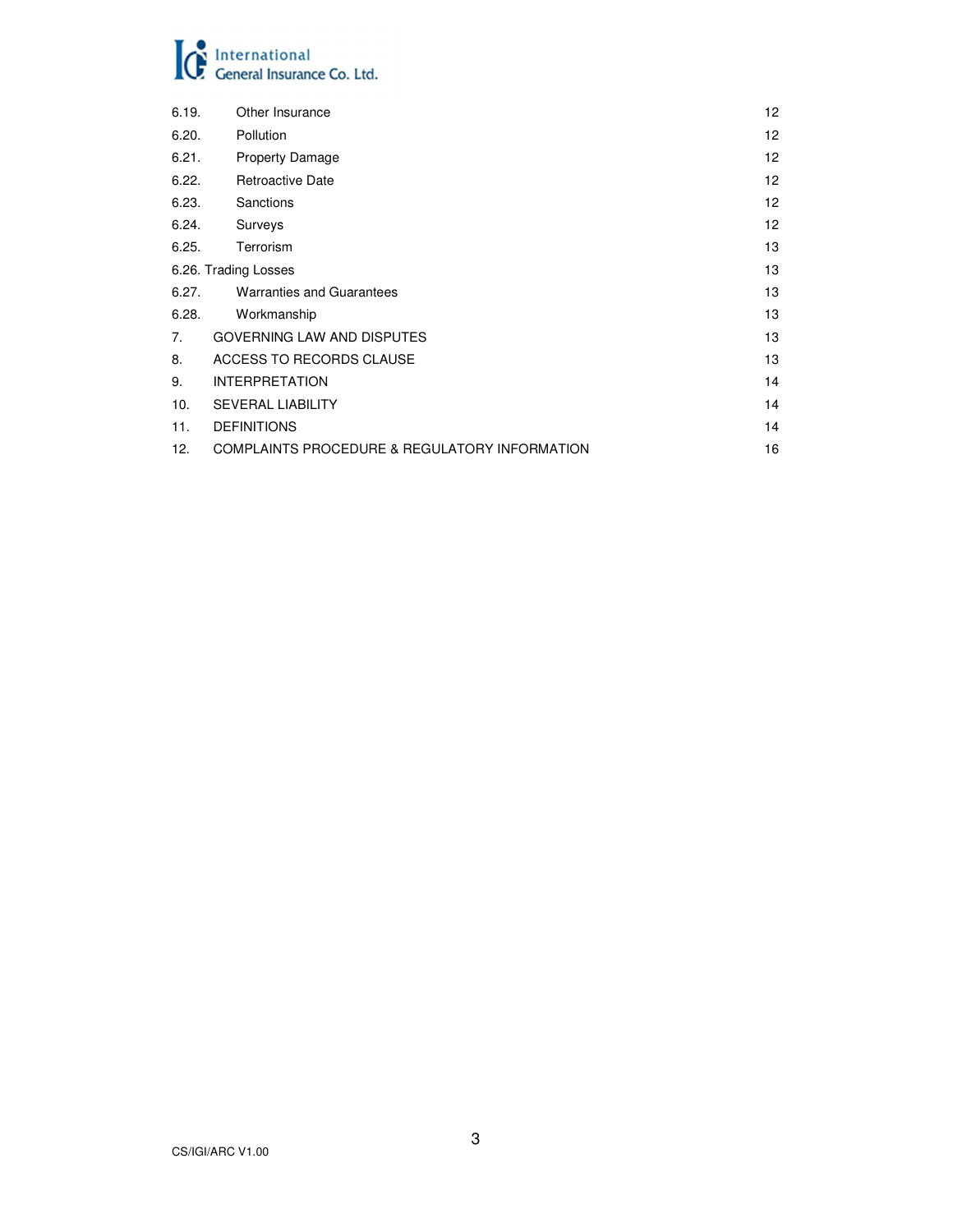

# **1. BASIS OF POLICY**

 Whereas the **Insured** have provided to the **Insurer** the **Proposal** which it is hereby agreed is the basis of this Policy and is incorporated herein, the **Insurer,** in consideration of the full payment of the **Premium,** agrees to indemnify the **Insured** to the extent and in the manner hereinafter provided, subject to the terms, conditions, exclusions and limitations of this Policy.

# **2. INSURING CLAUSES**

# **2.1. Breach of Professional Duty**

The **Insurer** shall indemnify the **Insured** for any civil liability arising from a breach of professional duty committed by the **Insured** or by any **Employee** in the **Professional Business** if any **Claim** in relation to such civil liability is first made during the **Period of Insurance.** 

# **2.2. Loss of Documents**

 The **Insurer** shall indemnify the **Insured** up to the limit shown in the **Schedule** for reasonable and necessary costs, incurred with the **Insurer**'s prior written and continuing consent, of repair, replacement or reconstitution of any **Document** which has been unintentionally destroyed, damaged, lost or mislaid during the **Period of Insurance** (and which after diligent search cannot be found) the occurrence of which has been notified to the **Insurer** during the **Period of Insurance**. However, the **Insured** will not be indemnified in relation to any **Document** which is kept in magnetic or electronic form unless such **Document** is duplicated and the duplicate is stored separately off site as a back-up.

# **2.3. Defence Costs and Expenses**

The **Insurer** shall indemnify the **Insured** for all **Defence Costs and Expenses** in:

- 2.3.1. the defence, investigation and settlement of any **Claim** which is covered by this Policy;
- 2.3.2. the investigation and settlement of any **Circumstance** which will be covered by this Policy.

# **2.4. Prosecution Defence Costs**

 The **Insurer** shall indemnify the **Insured** for **Defence Costs and Expenses** incurred with the **Insurer**'s consent in the investigation and defence of criminal and tribunal proceedings and any inquiry where the subject matter of such proceedings is, in the opinion of the **Insurer**, the same as a **Claim** or potential **Claim** which is covered by this Policy, subject to the **Insured** accepting the solicitor and barrister nominated by the **Insurer** to represent the **Insured.** The **Insurer** shall immediately cease to indemnify the **Insured** for **Defence Costs and Expenses** covered by this clause if the interrelated **Claim** or potential **Claim** covered by this Policy is resolved.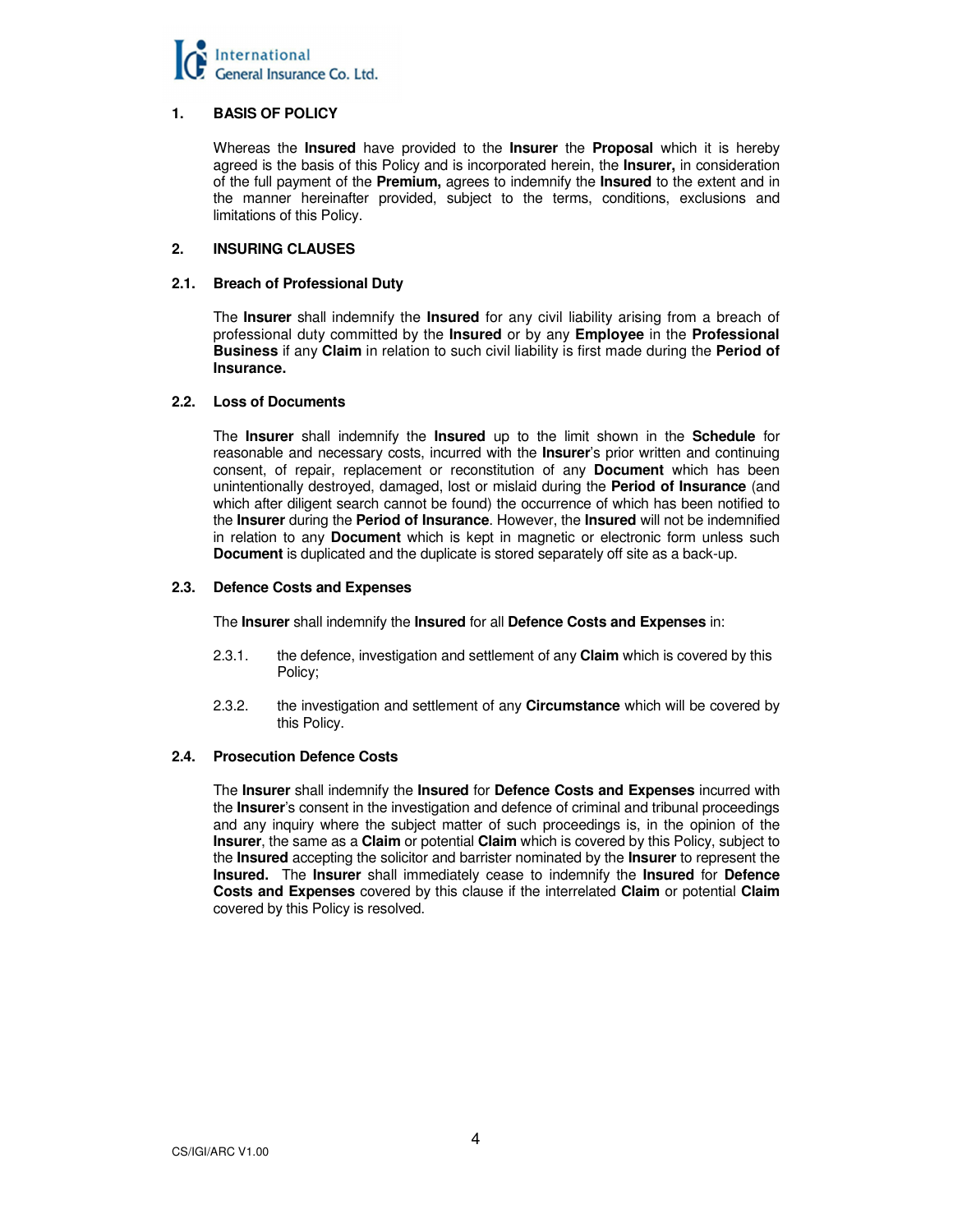

# **2.5. Compensation for Witness Attendance**

 The **Insurer** shall indemnify the **Insured** for the cost of attendance at any Court, Arbitration or Adjudication hearing by any partner, principal, member, director, **Employee,** or third party as a witness where such attendance is required by the **Insured's** legal advisers and arises out of a **Claim** which is covered by this Policy PROVIDED ALWAYS that such indemnity shall be limited to:

- (a) £300 per day or part day for any partner, principal, member, director or third party;
- (b) £200 per day or part day for any **Employee** and to £10,000 any one claim and in total.

# **3. LIMIT OF INDEMNITY**

- **3.1.** The **Limit of Indemnity** (excluding **Defence Costs and Expenses**) shall not exceed the amount stated in item 3 of the **Schedule** for any one **Claim**. For the purposes of the **Limit of Indemnity** and **Excess** only all **Claims** and losses which arise from the same original cause, a single source or repeated or continuing breaches of duty will be regarded as one **Claim**.
- **3.2.** If a payment greater than the **Limit of Indemnity** has to be made to pay any **Claim** or if the **Insured** has an obligation to pay a sum greater than the **Limit of Indemnity** in respect of any **Claim**, the **Insurer's** liability for the **Costs and Expenses** of that **Claim**  shall be in proportion to that which the **Limit of Indemnity** bears to the amount paid or the amount of the obligation to pay.
- **3.3.** The **Insurer**'s liability under this Policy shall be the liability so specified to include all entities named as an **Insured** in total and for this purpose only this Policy shall be considered a joint policy and the **Limit of Indemnity** shall not be varied or deemed varied by the number or type of **Insured**.

# **4. EXCESS**

- **4.1.** A separate **Excess** shall apply to each and every **Claim** and each and every claimant. In addition a separate **Excess** shall apply to each and every claim under insuring clauses 2.2 and 2.4.
- **4.2.** The **Excess** unless otherwise stated below shall be the amount stated in item 4(a) of the **Schedule**.
- **4.3.** The **Excess** in respect of insuring clauses 2.2 and 2.4 shall be the amount stated in the specified section of items 4 (b) and (c) of the **Schedule** respectively.
- **4.4.** The **Excess** shall not apply to **Defence Costs and Expenses** or to costs incurred under insuring clause 2.5.
- **4.5.** It is a condition precedent to the right to be indemnified under this Policy that the Insured shall make payment immediately on demand of the **Excess** in order to make a payment into court or to comply with the terms of any settlement agreed by the **Insurer**.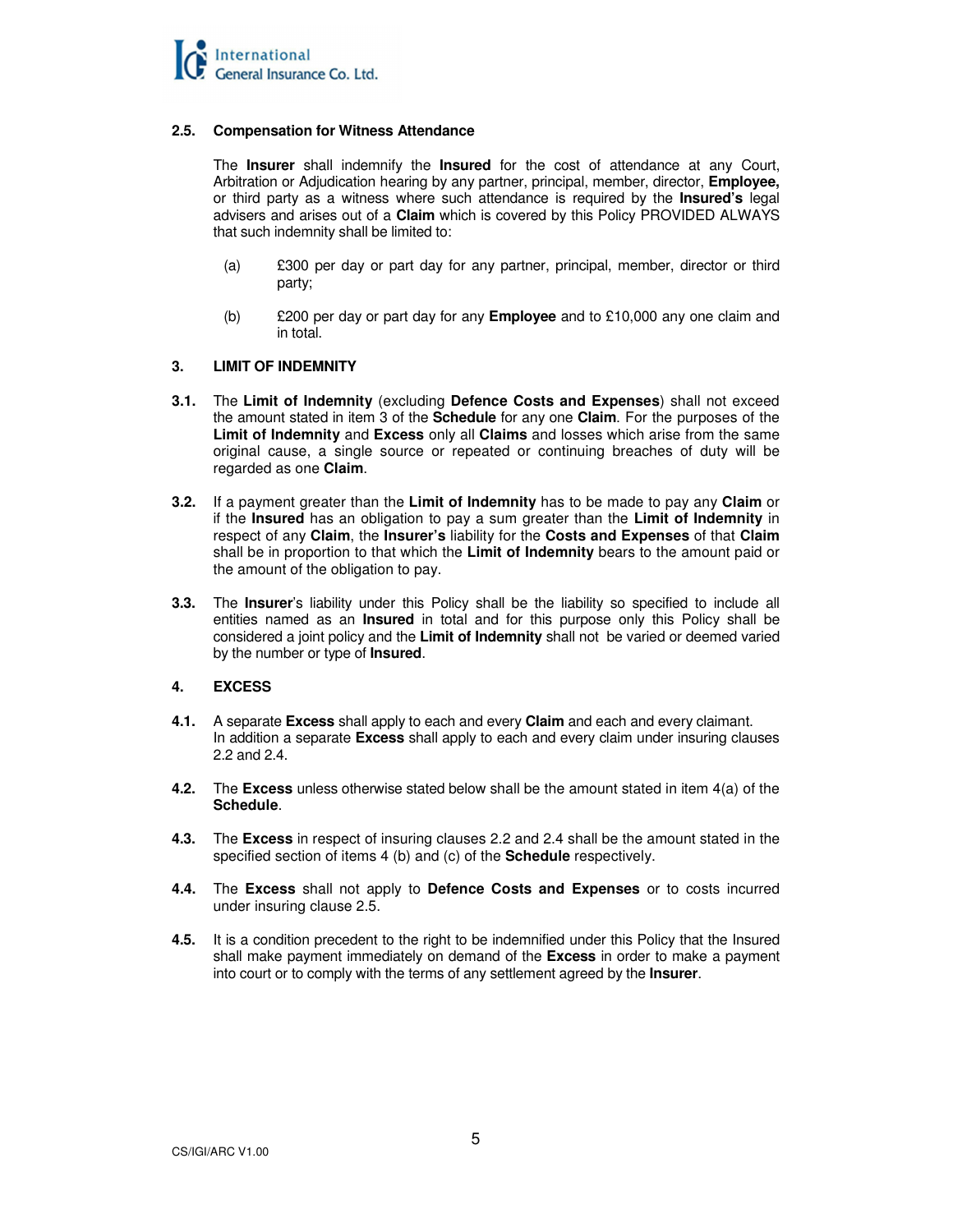

# **5. CONDITIONS**

# **5.1. Breach of Condition**

 Where the **Insured's** breach of or non-compliance with any condition of this Policy, other than a condition precedent, has resulted in prejudice to the **Insurer:** 

- 5.1.1. in the handling or settlement of any **Claim**; or
- 5.1.2. in the amount of any loss sustained by the **Insured;** or
- 5.1.3. in the obtaining of reimbursement from any dishonest or fraudulent person;

 the indemnity afforded under this Policy (including liability for claimants' costs) shall be reduced to such sum as in the **Insurer's** reasonable opinion would have been payable by them in the absence of such prejudice. For the avoidance of doubt this clause shall not reduce or limit or affect in any way the **Insurer's** rights and remedies where there has been a breach of a condition precedent.

# **5.2. Cancellation**

 This Policy may be cancelled at any time by or on behalf of the **Insurer** by 30 days' notice given in writing to the **Insured** at their last known address or registered office (if a company) and the **Premium** shall be adjusted on a pro rata basis.

# **5.3. Contracts (Rights of Third Parties) Act 1999**

 A person who is not a party to this Policy has no rights under the Contracts (Rights of Third Parties) Act 1999 or any amendment or re-enactment thereof to enforce any term of this Policy. This condition does not affect any right or remedy of a third party which exists or is available other than by virtue of the Contracts (Rights of Third Parties) Act 1999.

# **5.4. Data Protection Act 1998**

 It is agreed by the **Insured** that any information provided to the **Insurer** regarding the **Insured** will be processed by the **Insurer**, in compliance with the provisions of the Data Protection Act 1998, for the purpose of providing insurance and handling claims, if any, which may necessitate providing such information to third parties.

# **5.5. Discharge of liability**

 The **Insurer** can fully and finally discharge all liability to the **Insured** for any claim under this Policy either:

- 5.5.1. by making payment of the applicable **Limit of Indemnity** to the **Insured** less any sums previously paid**;** or
- 5.5.2. by making payment of a sum less than the applicable **Limit of Indemnity** when any **Claim** or **Claims** can be settled for such a lesser sum. Such payment shall be subject to deduction of the **Excess**.

# **5.6. Dishonest/Fraudulent Claims**

 If the **Insured** shall make any claim under this Policy (or has made a claim under any previous policy) which the **Insured** knows or knew or should have known to be false or fraudulent in any way, this Policy shall become void and any entitlement to an indemnity under this Policy shall be forfeited.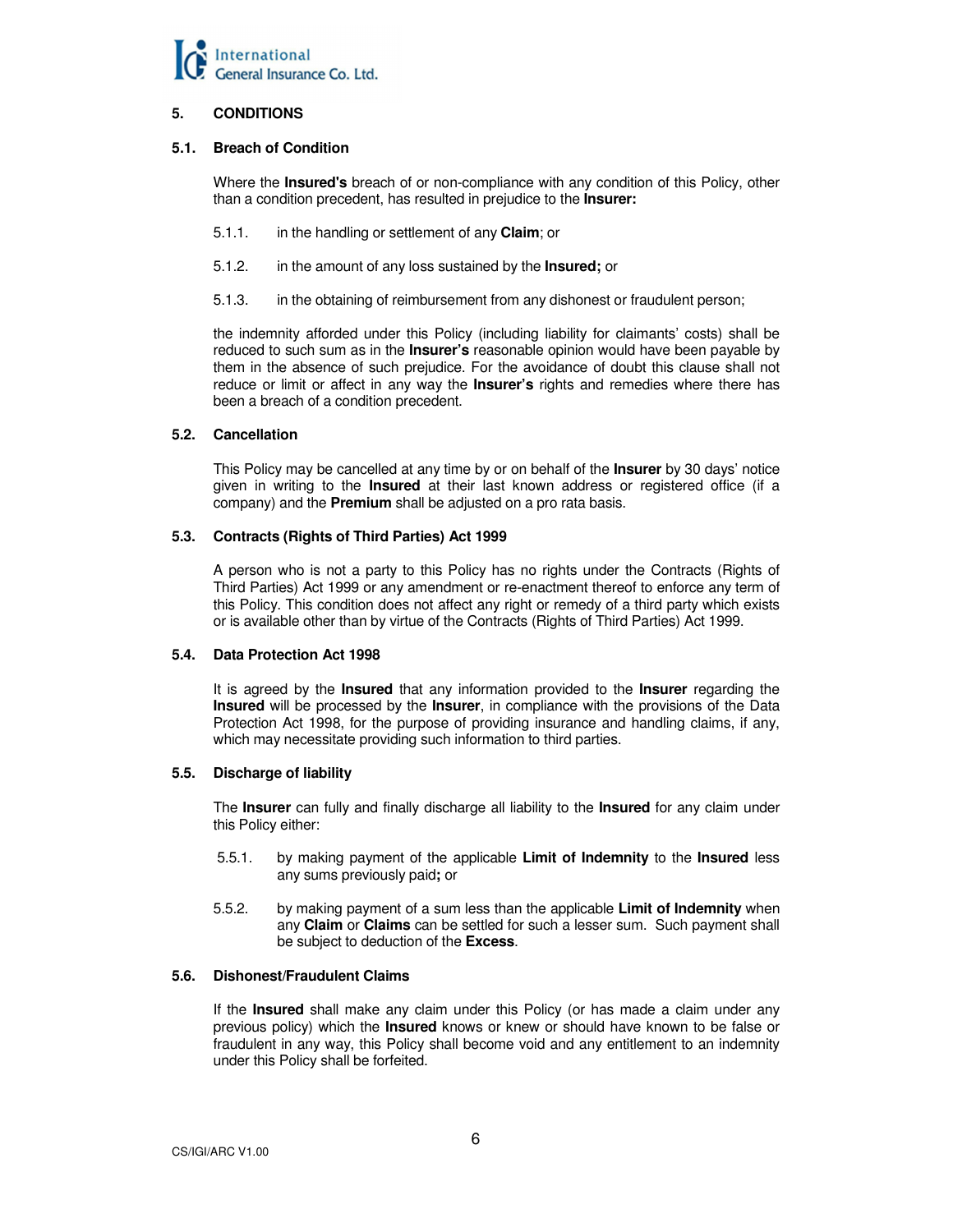# **5.7. Duty to co-operate**

 As a condition to the right to be indemnified the **Insured** must provide to the **Insurer** (or the **Insurer**'s appointed agent) promptly and in any event within 30 days of any request by the **Insurer** (or the **Insurer'**s appointed agent) full details together with any other information requested of any **Claim** and/or any **Circumstance** and/or any circumstance where the **Insured** has requested to be indemnified.As a condition to the right to be indemnified the **Insured** must also provide such cooperation and assistance as the **Insurer** or its legal advisers or appointed agents may require including (but not limited to):

- a) providing all documentation within the time period requested; and
- b) providing detailed comments on any claim document within the time period requested; and
- c) providing detailed signed statements of fact within the time period requested; and
- d) ensuring access to any and all information within the time period requested; and
- e) providing information, assistance and signed statements of fact within the time period requested in respect of any subrogation by the **Insurer**.
- f) providing all other information and assistance within the time period requested.

 As a condition to the right to be indemnified the **Insured** and all **Employees** and all persons, firms and companies acting for or on behalf of the **Insured** shall ensure that all documents that may be relevant to any **Claim** and any circumstance that may give rise to a **Claim** shall not be intentionally destroyed or otherwise intentionally disposed of.

# **5.8. Housing Grants Construction and Regeneration Act 1996**

- 5.8.1. It is a condition precedent to the right to be indemnified hereunder that receipt by the **Insured** of any "Notice of Adjudication" and/or "Referral Notice" pursuant to the Scheme for Construction Contracts Regulations 1997 under The Housing Grants, Construction and Regeneration Act 1996 and/or any Adjudication Notice pursuant to contract shall be given to, and deemed to be properly made, if received in writing by Caytons Law at 85 Gracechurch Street, London, EC3V 0AA or received via email at claims@caytonslaw.com.
- 5.8.2. The **Insurer** shall be entitled to pursue legal, arbitration or other proceedings in the name of and on behalf of the **Insured** to challenge, appeal, open up or amend any decision, direction, award or exercise of power of any Adjudicator. The **Insured** shall, without charge, give such assistance as the **Insurer** shall reasonably require in relation to such proceedings. This does not in any way limit the **Insurer**'s rights of subrogation.

# **5.9. Insurer entitled to defend**

 The **Insurer** shall be entitled, but not obliged, to take over the investigation, defence and settlement of any **Claim** and any **Circumstance**. The **Insurer** shall have full discretion in the handling thereof (notwithstanding that a dispute may have arisen between the **Insured** and the **Insurer**) provided that the **Insured** shall not be required to contest any legal proceedings unless a Queen's Counsel (to be mutually agreed upon by the **Insured** and the **Insurer** or failing agreement to be appointed by the Chairman for the time being of the Bar Council) shall advise that such proceedings can be contested with a reasonable prospect of success.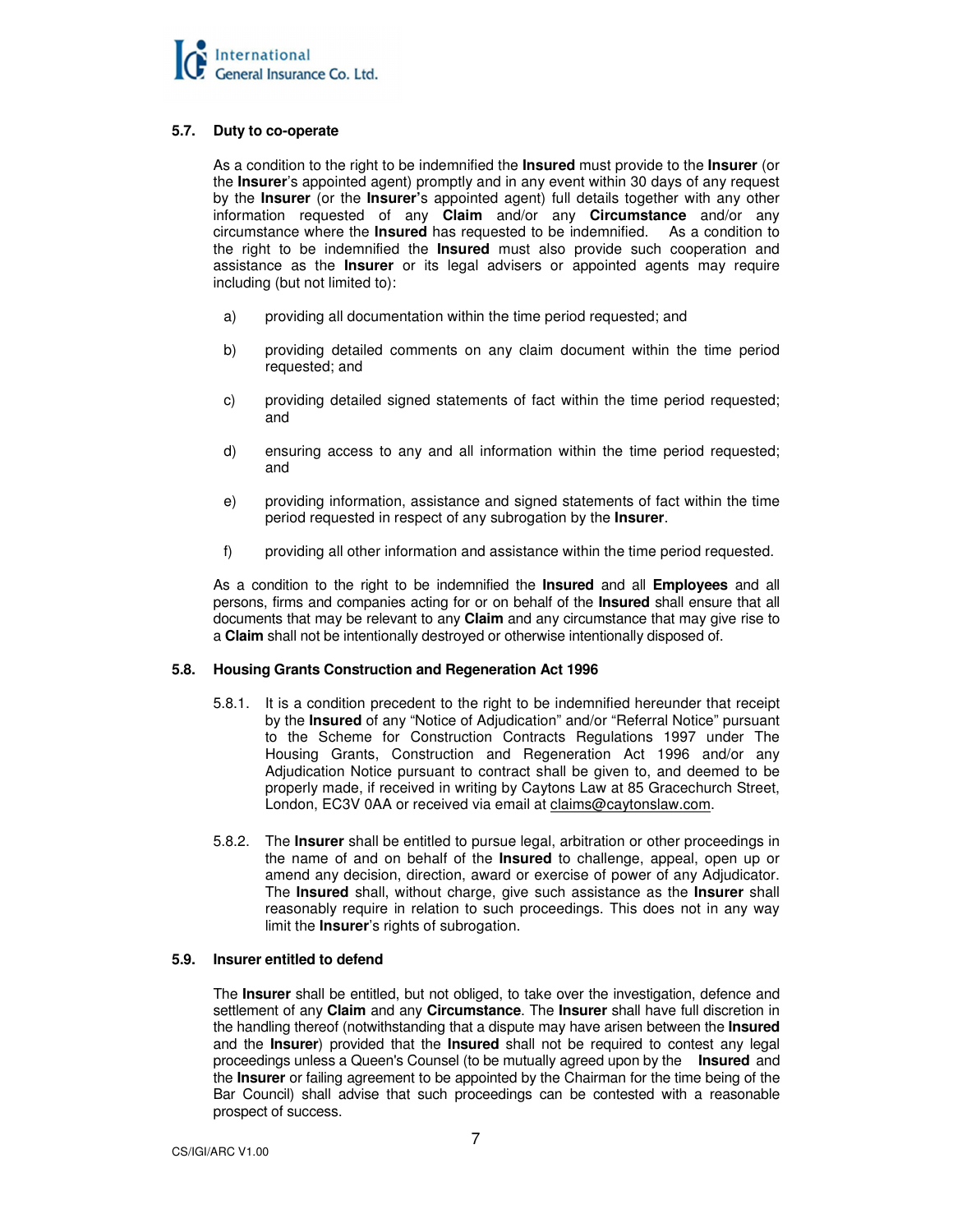# **5.10. Insurer's Rights**

 If the **Insurer** is entitled to avoid this Policy ab initio, the **Insurer** may instead give notice in writing to the **Insured** that they regard this Policy as in full force and effect save that there shall be excluded from any cover afforded hereunder any **Claim** or loss which has arisen or which may arise and which is related to the circumstances which entitle the **Insurer** to avoid this Policy. This Policy shall then continue in full force and effect but shall be deemed to exclude the particular **Claim** or loss referred to in the said notice (as if the same had been specifically endorsed ab initio).

# **5.11. No settlement without the Insurer's consent**

 As a condition to the right to be indemnified the **Insured** (or any **Employee** or any person, firm or company acting for or on behalf of the **Insured**) must not admit liability for, compromise, settle or make any offer or payment in respect of any **Claim** or any circumstance which may give rise to a **Claim** without the prior written consent of the **Insurer.** 

# **5.12. Claim Notification**

- 5.12.1. The **Insured** shall as a condition to their right to be indemnified under this Policy give notice to the **Insurer** as soon as practicable but in any event within 14 days of receipt and during the **Period of Insurance:**
	- (a) of any **Claim** made against them or any of them; and
- (b) regardless of any previous notice, of any Claim Form, Particulars of Claim, Arbitration Notice or any other formal document commencing legal proceedings; and
- (c) of the receipt of notice from any party of an intention to make a **Claim** against them.
- 5.12.2. If the **Insured** shall become aware during the **Period of Insurance** of any **Circumstance** or loss the **Insured** shall give notice to the **Insurer** as soon as practicable and during the **Period of Insurance**. Such notice having been received by the **Insurer**:
- (a) any **Claim** subsequently made against the **Insured** arising out of the **Circumstance** shall be deemed to have first been made against the **Insured**  during the **Period of Insurance**.

 For the avoidance of doubt, notice under this Policy is not valid if given by any third party (other than the **Insured's** insurance agent). Notice to the **Insurer** under this condition or any other provision of this Policy is effective only when received in writing by the **Insurer** or the **Insurer**'s appointed agent.

5.12.3. Notification under this Policy shall be given to, and deemed to be properly made, if received in writing by Caytons Law at 85 Gracechurch Street, London, EC3V 0AA or received via email at claims@caytonslaw.com.

# **5.13. Premium Payment**

- 5.13.1. The **Insured** undertakes that the **Premium** will be paid in full to the **Insurer** by payment of the **Premium** by the **Insured's** broker(s) within 60 days of inception or by the date set out in item 10 of the **Schedule**.
- 5.13.2. If the **Premium** due under this Policy has not been paid to the **Insurer** by the date set out in item 10 of the **Schedule** the **Insurer** shall have the right to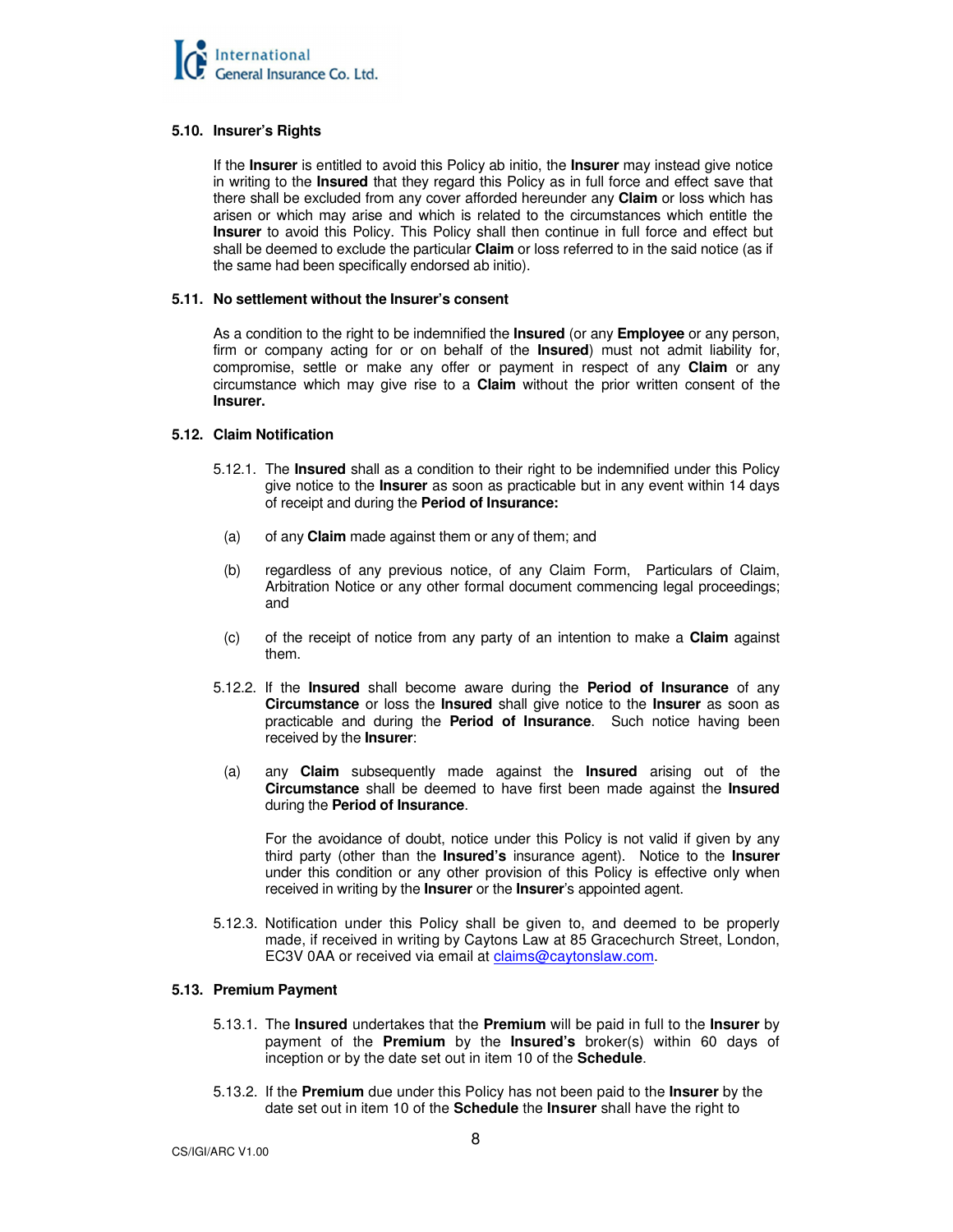

cancel this Policy by notifying the **Insured** via the broker in writing. In the event of cancellation, premium is due to the **Insurer** on a pro rata basis for the period for which the **Insurer** is on risk, but the **Premium** shall be payable to the **Insurer** in the event that the **Insured** shall notify the **Insurer** of any **Claim** or any **Circumstance** or any circumstance likely to give rise to a loss which is covered by this Policy.

5.13.3. It is agreed that the **Insurer** shall give not less than 5 days prior notice of cancellation to the **Insured** and/or the broker(s). If the **Premium** due is paid in full to the **Insurer** before the notice period expires, notice of cancellation shall automatically terminate at the end of the notice period.

# **5.14. Subrogation**

 The **Insurer** shall be subrogated to all the rights of recovery of the **Insured** against any third party before and after any indemnity is given under this Policy PROVIDED ALWAYS that the **Insurer** shall not exercise any such rights against any **Employee** or former **Employee** unless the claim in respect of which the indemnity is provided under this Policy was contributed to, or caused, by a fraudulent, dishonest or malicious act or omission by the **Employee** or former **Employee**. The **Insured** shall, without charge, provide such assistance as the **Insurer** requires in any subrogation.

# **6. EXCLUSIONS**

The **Insurer** shall not have any liability for, or directly or indirectly arising out of, or in any way involving:

# **6.1. Adjudication**

Any agreement which specifies the decision of an Adjudicator as finally determining any dispute unless the **Insurer** has given prior written consent. This exclusion shall not apply if and to the extent that the liability of the **Insured** would have existed in the absence of such agreement. The onus shall be on the **Insured** to demonstrate to the **Insurer**'s satisfaction that the liability would have existed, and that the liability would have existed to the same extent, in the absence of such agreement.

#### **6.2. Asbestos**

Asbestos or any materials containing asbestos (in any form or quantity).

#### **6.3. Company Secretary, Registrar or Director**

Anyone acting as Company Secretary and/or Registrar and/or Director and/or Officer and/or Trustee in their respective capacities.

#### **6.4. Contracting**

Any contract where the **Insured** act as a building contractor whether in conjunction with the professional activities declared in the **Proposal** or not.

#### **6.5. Copyright**

Any intentional infringement of copyright, design right, registered design, trademark, or patent.

#### **6.6. Employer Liability**

Any breach of any obligation owed by the **Insured** as an employer to any **Employee** or former **Employee** or applicant for employment.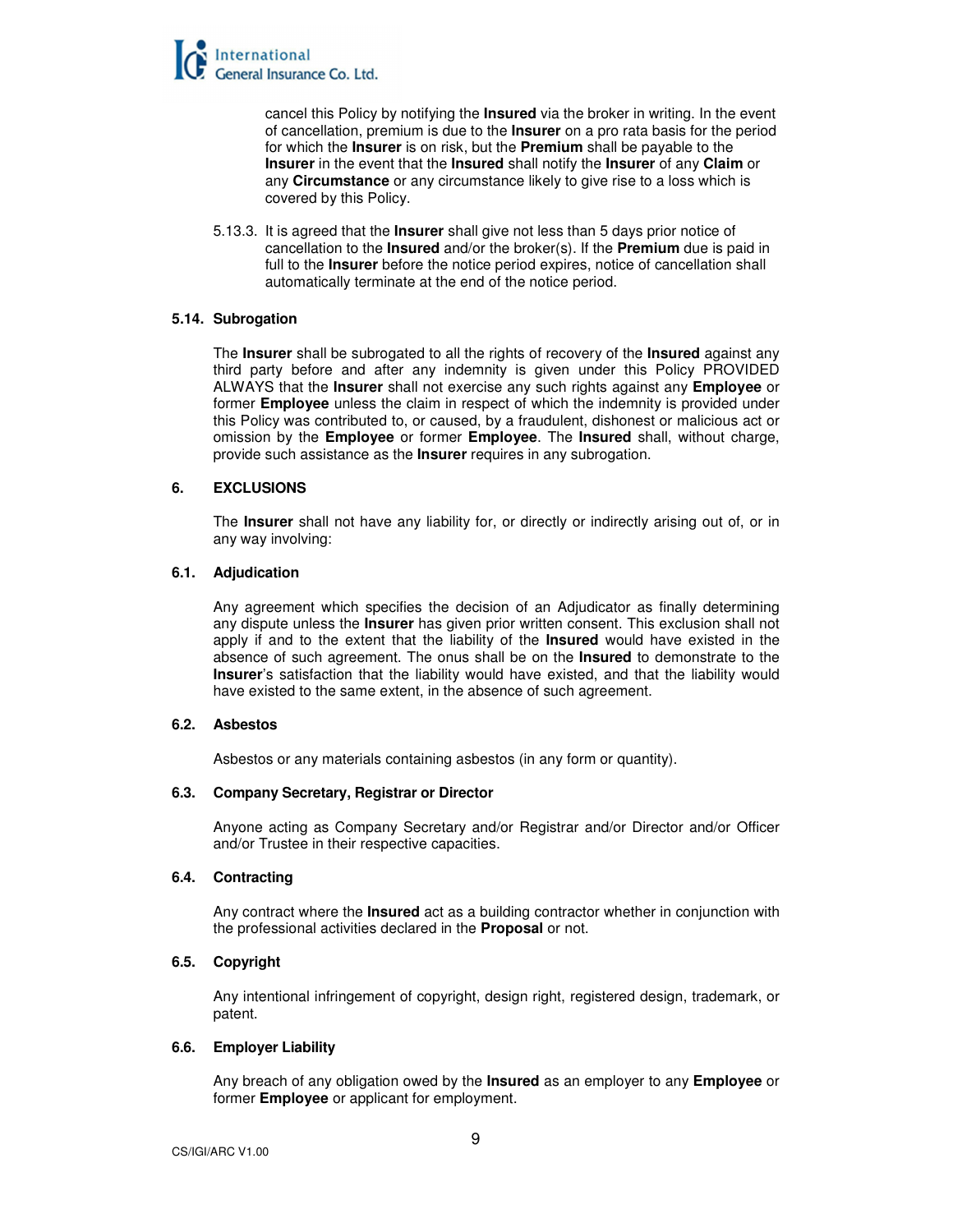

# **6.7. Fines and Penalties**

Any fine or penalty or any multiple damages, exemplary, penal, punitive, restitution, non-compensatory or aggregated damages.

# **6.8. Fraud and Dishonesty**

Any dishonest or fraudulent acts or omissions.

 Any act which a judge, or jury or other official tribunal or panel finds, or which the **Insured** admits to be a criminal, dishonest, or fraudulent act; and in such event, the **Insurer** shall be reimbursed for all sums paid in connection with such **Claim**.

# **6.9. Goods and Services**

 Any contract for the provision of goods and/or services to the **Insured**; or any goods or products sold, supplied, made, constructed, installed, maintained, repaired, altered or treated by or on behalf of the **Insured,** except a **Claim** that is a direct result of negligent design and/or specification by the **Insured** or any **Employee** or any other person company or firm directly appointed by and acting on behalf of the **Insured**.

# **6.10. Government Regulatory Action**

 Any government, regulatory, licensing or commission action or investigation; unless relating solely to the performance of or failure to perform the **Professional Business**  by the **Insured** for any government agency or public body.

# **6.11. Information Technology**

Any of the following:

- 6.11.1. The failure of any **Computer System** or other electronic device (except as provided under insuring clause 2.2) or of any program, instruction or data for use in any **Computer System** or other electronic processing device, equipment or system to function in the way expected or intended; or
- 6.11.2. The transmission or receipt of any virus, program or code that causes loss or damage to any **Computer System** and/or prevents or impairs its proper function or performance; or
- 6.11.3. Business conducted and/or transacted via the **Internet**, **Intranet, Extranet** and/or via the **Insured**'s own website, Internet site, web-address and/or via the transmission of electronic mail or documents by electronic means. This exclusion shall not apply if the **Insured** can prove, to the reasonable satisfaction of the **Insurer**, that the liability would have attached in the absence of the fact that the business was conducted and/or transacted via the **Internet**, **Intranet**, **Extranet** and/or via the **Insured**'s own website, Internet site, web-address and/or the transmission of electronic mail or documents by electronic means.

# **6.12. Insolvency**

The Insolvency of the Insured.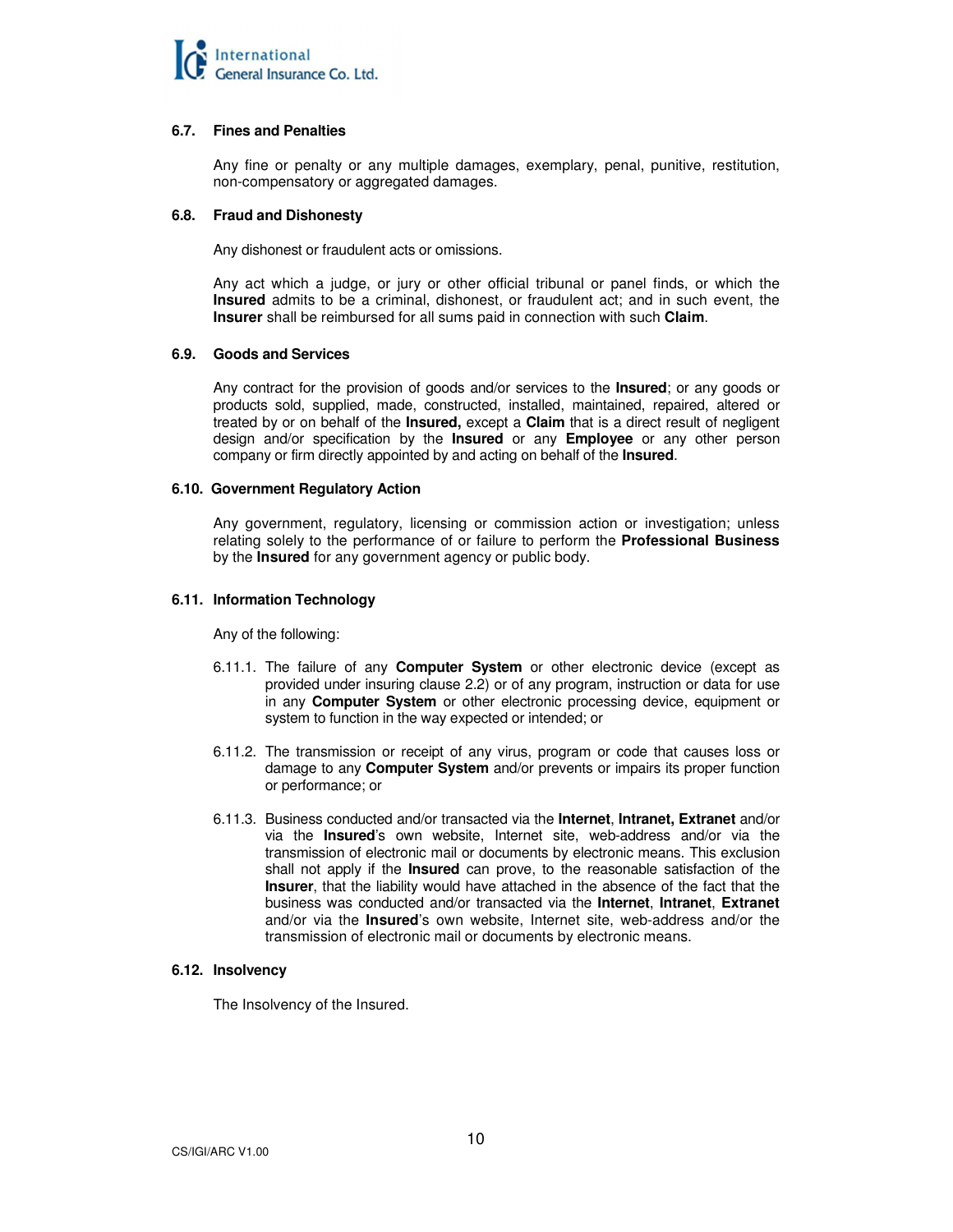#### **6.13. Insurance and Finance**

The effecting or maintenance of insurance and/or the provision of finance and/or advice on insurance or financial matters of any kind.

# **6.14. Insured v Insured**

Any **Claim** brought by or on behalf of any **Insured,** or any parent or subsidiary company of the **Insured**, or any person having a financial, executive or controlling interest in the **Insured** (unless the financial interest is less than 5%), or by or on behalf of any entity controlled or managed by any **Insured** or where the **Insured** has greater than a 2.5% interest, or where the **Insured** has accepted a financial interest, irrespective of the amount, in the entity in exchange for fees incurred unless such **Claim** emanates from an independent third party.

Any association, consortium or joint venture unless the **Insurer** has expressly agreed to such cover and said agreement is endorsed on this policy.

# **6.15. Jurisdiction and Territorial Limits**

Any:

- 6.15.1. legal proceedings brought in a Court of Law outside the Jurisdiction stated in item 7 of the **Schedule** or brought in a Court of Law within the Jurisdiction to enforce a judgment or order made in any Court of Law outside the Jurisdiction; or
- 6.15.2. **Professional Business** undertaken outside the Territorial Limits shown in item 8 of the **Schedule**.
- 6.15.3 Regardless of items 7 and 8 of the **Schedule** no indemnity shall be payable under this Policy for any liability established or pending within; or to explore a judgement obtained in the United States of America, Canada, or any of their territories or possessions.

#### **6.16. Known Claims and Circumstances**

 Any **Claims** or circumstance that a reasonable person would believe may give rise to a liability under this Policy and which was known or ought to have been known to the **Insured** prior to the **Period of Insurance**.

#### **6.17. Land and Vehicles**

 The ownership, possession or use by the **Insured** of land, buildings, aircraft, watercraft, vessels or by mechanically propelled vehicles or property (mobile or immobile).

#### **6.18. Nuclear and War**

 Ionising radiations or contamination by radioactivity from any nuclear fuel or from any nuclear waste from the combustion of nuclear fuel or the radioactive, toxic, explosive or other hazardous properties of any explosive nuclear assembly or nuclear component thereof or from war, invasions, acts of foreign enemies, hostilities (whether war be declared or not) civil war, rebellion, revolution, insurrection, military or usurped power or confiscation or nationalisation or requisition or destruction of or damage to property by or under the order of any government or public or local authority.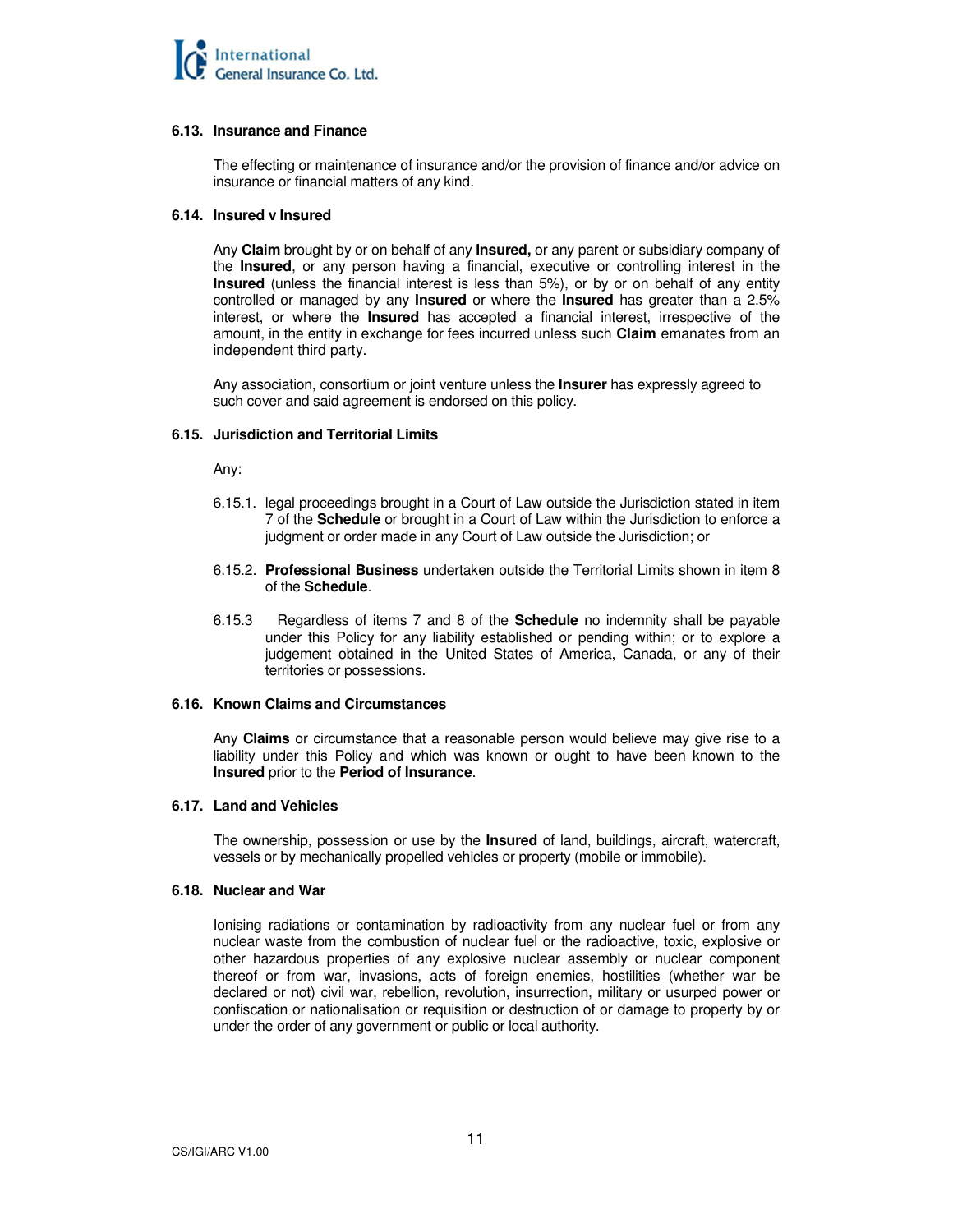# **6.19. Other Insurance**

Any matter in respect of which the **Insured** is (or but for the existence of this Policy would be) entitled to indemnity under any other contract of insurance including but not limited to specific project professional indemnity insurance or any more specific annual professional indemnity insurance or any contractors "all risks", public liability, advanced loss of profits, existing structures or non-negligence liability type of policy except in respect of any excess beyond the amount that would have been payable under such insurance had this Policy not been effected.

#### **6.20. Pollution**

 Any **Pollution** unless it is sudden and accidental and is caused directly by a breach of professional duty by the **Insured** or any **Employee** which arises out of **Professional Business** by the **Insured** PROVIDED ALSO:

The maximum amount payable for all **Claims** directly or indirectly arising out of or in any way involving **Pollution** (excluding **Defence Costs and Expenses**) shall not exceed £250,000 which amount is not in addition to and shall not increase the indemnity available under this policy.

# **6.21. Property Damage**

Any loss of or damage to or destruction of tangible property including the loss of use thereof unless caused directly by a breach of professional duty committed by the **Insured** or any **Employee** in the professional business by the **Insured.** 

# **6.22. Retroactive Date**

Any act error or omission committed prior to the Retroactive Date, if any, specified in item 9 of the **Schedule**.

# **6.23. Sanctions**

All risks afforded coverage under this Policy which do not comply or becomes incompatible with trade restrictions, prohibitions or sanctions of the European Union or United Kingdom shall be excluded from coverage with effect from the date on which such trade restrictions, prohibitions or sanctions become applicable to the cover provided by this Policy.

# **6.24. Surveys**

Any survey or valuation carried out by and/or on behalf of the **Insured,** unless the survey and/or valuation is made:

- 6.24.1 in writing as a report; and
- 6.24.2 by a partner, director, member or principal of the **Insured** or any **Employee** who is a Member of the Institution of Structural Engineers or a chartered engineer or a Fellow of the Royal Institute of British Architects or of the Royal Institution of Chartered Surveyors or by any **Employee** who has not less than 5 years' experience in undertaking surveys and/or valuations and such experience is related to the subject matter of the report.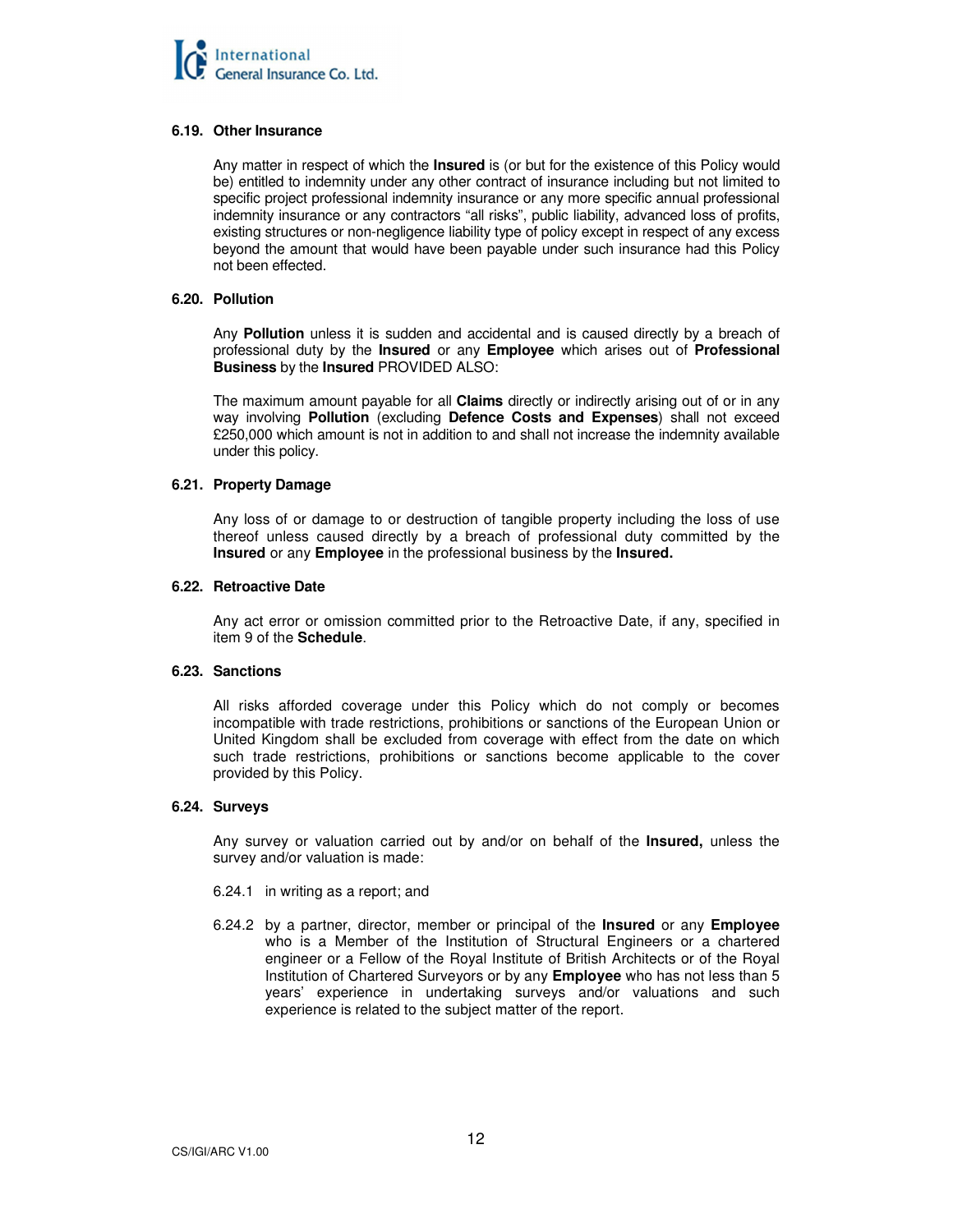

# **6.25. Terrorism**

Any **Terrorism** (regardless of any other cause or event contributing to the liability) or any action taken in controlling, preventing or suppressing **Terrorism**. If the **Insurer** alleges that by reason of this exclusion any liability is excluded the burden of proving to the contrary shall be on the **Insured**.

# **6.26. Tradi**n**g Losses**

 Any trading losses or trading liabilities incurred by any business managed by or carried on by the **Insured**, including but not limited to loss of client account and/or custom.

# **6.27. Warranties and Guarantees**

Any:

- 6.27.1 performance warranty, guarantee, indemnity, penalty clause, liquidated damages clause or similar provision, unless the liability of the **Insured** would have existed to the same extent in the absence of such warranty, guarantee, indemnity, penalty clause or liquidated damages clause or similar provision.
- 6.27.2 Liability that arises in consequence of any assignment of any **Collateral Warranty or Duty of Care Agreement** to more than three parties.

# **6.28. Workmanship**

Any defective workmanship, defective materials, manual labour operations or any defective materials or production techniques used in the manufacture of any product.

# **7. GOVERNING LAW AND DISPUTES**

- **7.1.** Any dispute or disagreement between the **Insured** and the **Insurer** arising out of or in connection with this Policy shall be referred to arbitration before a sole arbitrator (to be mutually agreed upon by the **Insured** and the **Insurer** or failing agreement to be appointed by the Chairman for the time being of the Bar Council) whose decision shall be final and binding on both parties.
- **7.2.** Furthermore, in the event of any dispute between any **Insurer** concerning this Policy such dispute shall be referred to arbitration before a sole arbitrator (to be mutually agreed upon or failing agreement to be appointed by the Chairman for the time being of the Bar Council) whose decision shall be final and binding on both parties.
- **7.3.** This Policy shall be governed by and construed in accordance with the laws of England and Wales.

# **8. ACCESS TO RECORDS CLAUSE**

**8.1.** The **Insured** shall make available to **Insurers** at all reasonable times, and the **Insurers** through their designated representatives shall have the right to inspect and copy at their own expense, during the **Period of Insurance** and thereafter, all books, papers and other records of the **Insured** and its agents or brokers in connection with this Policy or the subject matter hereof.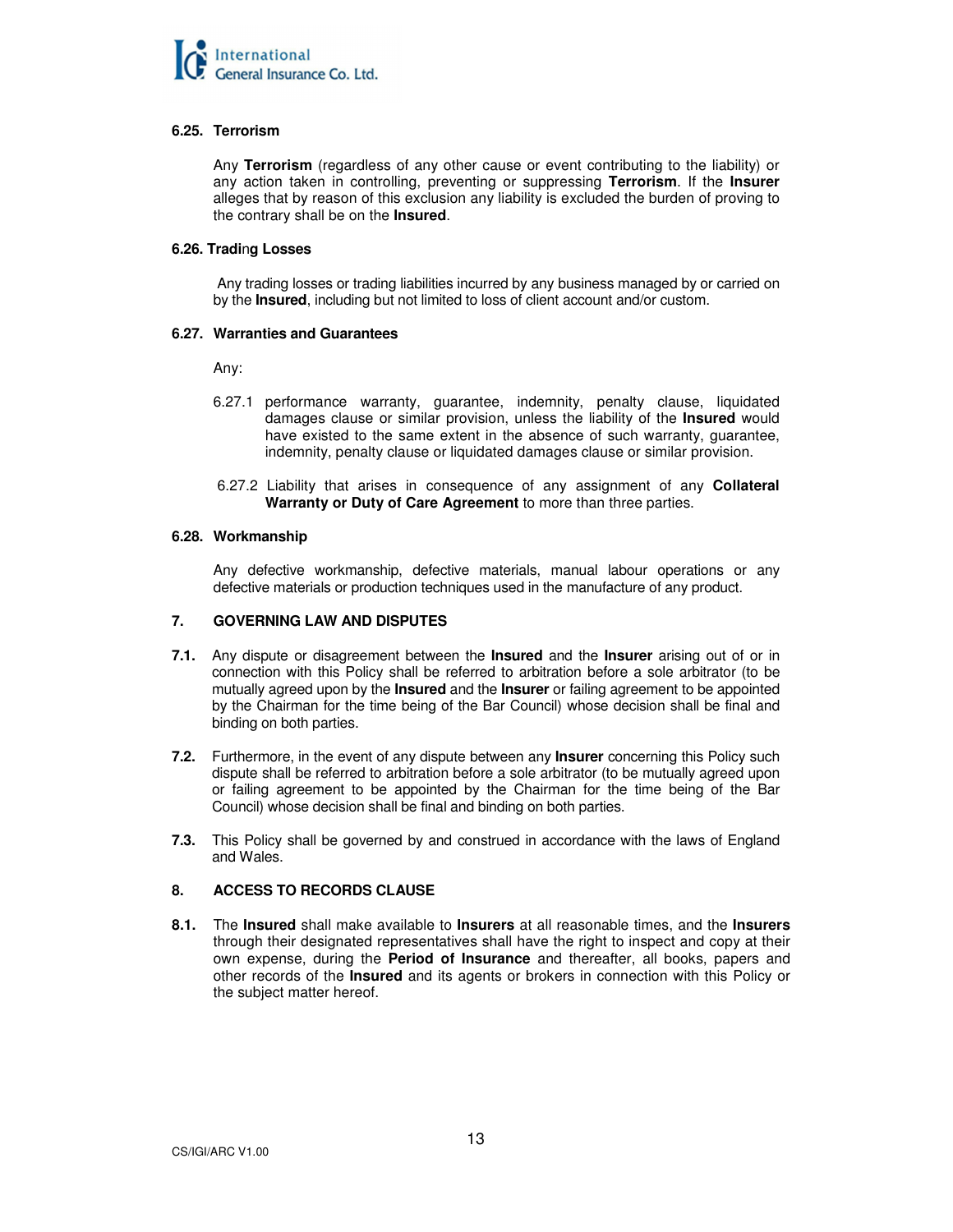

# **9. INTERPRETATION**

In this Policy:

- **9.1.** reference to any Act, statute or statutory provision shall include a reference to that provision as amended, re-enacted or replaced from time to time whether before or after the date of the inception of this Policy;
- **9.2.** if any term, condition, exclusion or endorsement or part thereof is found to be invalid or unenforceable the remainder shall be in full force and effect;
- **9.3.** the headings herein are for reference only and shall not be considered when determining the meaning of this Policy.

# **10. SEVERAL LIABILITY**

The obligations of each insurance company and Lloyd's syndicate shall be several and not joint and shall be solely to the extent of that company's or syndicates individual subscription. No such company or syndicate shall be responsible for the subscription of any other such company or syndicate who for any reason does not satisfy all or part of its obligations hereunder.

# **11. DEFINITIONS**

 In this Policy of insurance all terms highlighted shall have the meaning given in this section.

- **11.1.** "**CIRCUMSTANCE**" means situation which is likely to give rise to a **Claim**.
- **11.2.** "**CLAIM(S)**" mean(s) demand(s) from, or the assertion(s) of a right against, any **Insured** which is (are) communicated to the **Insured.**
- **11.3. "COLLATERAL WARRANTY OR DUTY OF CARE AGREEMENT"** means written agreement that creates a duty of care by the **Insured** to any party other than the **Insured**'s direct client.
- **11.4.** "**COMPUTER SYSTEM**" means computer data processing equipment media or part thereof, or system of data storage and retrieval, or communications system, network, protocol or part thereof, or storage device, microchip, integrated circuit, real time clock system or similar device or any computer software (including but not limited to application software, operating systems, runtime environments or compilers), firmware or microcode.
- **11.5.** "**DEFENCE COSTS AND EXPENSES**" means legal costs and expenses incurred by or on behalf of the **Insured** only with the prior written and continuing consent of the **Insurer**. It does not include the **Insured**'s own costs and expenses.
- **11.6.** "**DOCUMENT**" means all forms of documents of whatsoever nature including **Computer System** records arising from the **Professional Business** by the **Insured which** belong to the **Insured** or which have been entrusted to the **Insured** in the ordinary course of the **Professional Business** by the **Insured** but excluding stamps, bearer bonds, coupons, bank notes, currency notes and negotiable instruments and the like.
- **11.7.** "**EMPLOYEE**" means person, other than a partner, member, principal or director of the **Insured** who is under a contract of service or apprenticeship, supplied to, hired or borrowed by the **Insured**, or under any work experience or similar scheme, whilst employed or engaged by and under the control of the **Insured** in connection with the **Professional Business** by the **Insured**.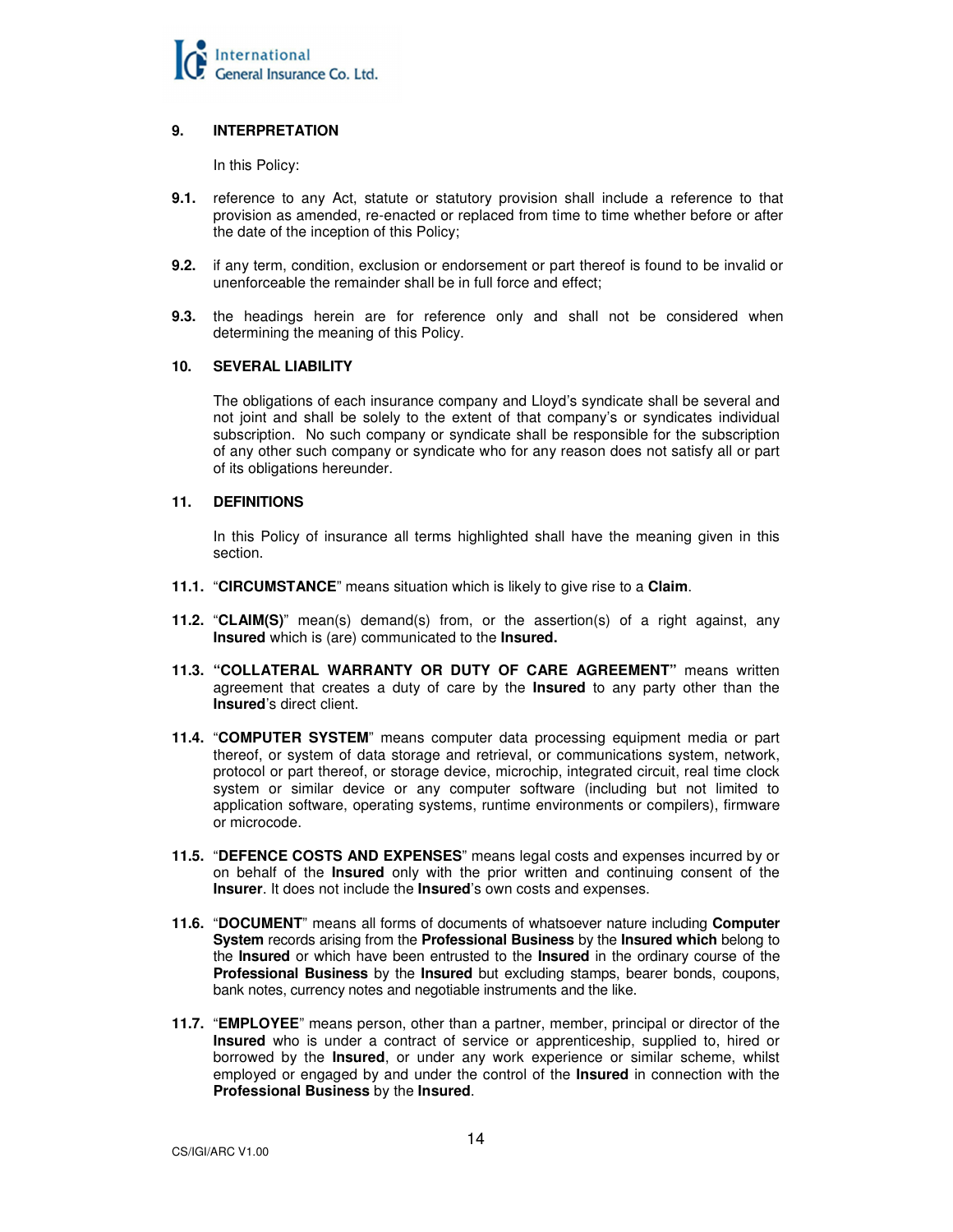

- **11.8.** "**EXCESS**" means amount which is to be borne by the **Insured** (the **Insurer** shall only be liable to the extent that any liability exceeds the "Excess").
- **11.9.** "**EXTRANET**" means a restricted-access group of inter-connected networks accessible via service providers or online service providers using dial-up telephone service, digital subscriber lines, integrated service digital network lines, cable modem access or other transfer medium.
- **11.10.** "**INSURED**" means firm(s) and/or company(ies) and/or limited liability partnership(s) stated in item 1 of the **Schedule**; its (or their) partners, members, principals and directors.
- **11.11.** "**INSURER**" means Chapman & Stacey Ltd on behalf of International General Insurance Company (UK) Limited.
- **11.12.** "**INTERNET**" means the worldwide group of inter-connected networks accessible via service providers or online service providers using dial-up telephone service, digital subscriber lines, integrated service digital network lines, cable modem access or other transfer medium.
- **11.13.** "**INTRANET**" means one or more inter-connected networks with restricted access to the **Insured** via service providers or online service providers using a dial-up telephone service, digital subscriber lines, integrated service digital network lines, cable modem access or other transfer medium.
- **11.14.** "**LIMIT OF INDEMNITY**" means maximum amount payable by the **Insurer** under this Policy.
- **11.15.** "**PERIOD OF INSURANCE**" means the period stated in item 2 of the **Schedule.**
- **11.16."POLLUTION"** means any actual, alleged or threatened pollution, seepage, discharge, dispersal, release or escape of any solid, liquid, gaseous, or thermal irritant or contaminant including, but not limited to, smoke, vapours, soot, dust, fibres, bacteria, fumes, acids, alkalis, chemicals and waste or any actual or alleged advice given or services performed in relation to any irritant or contaminant, including but not limited to testing, monitoring, treatment, containment, cleaning up, neutralising or detoxification thereof.
- **11.17.** "**PREMIUM**" means total amount stated in item 5 of the **Schedule**.
- **11.18.**"**PROFESSIONAL BUSINESS**" means professional services performed or the professional advice given (in relation to those activities declared in the **Proposal**).
- **11.19.** "**PROPOSAL**" means written information bearing the date stated in item 6 of the **Schedule** and containing particulars and statements together with any other written information supplied to the **Insurer**.
- **11.20.** "**SCHEDULE**" means document entitled "Schedule" that relates to this Policy.
- **11.21.** "**TERRORISM**" means any act, including but not limited to the use of force or violence and/or the threat thereof, of any person or group(s) of persons, whether acting alone or on behalf of or in connection with any organisation(s) committed for political, religious, ideological or similar purposes including the intention to influence any government and/or business and/or to put the public, or any section of the public, in fear.